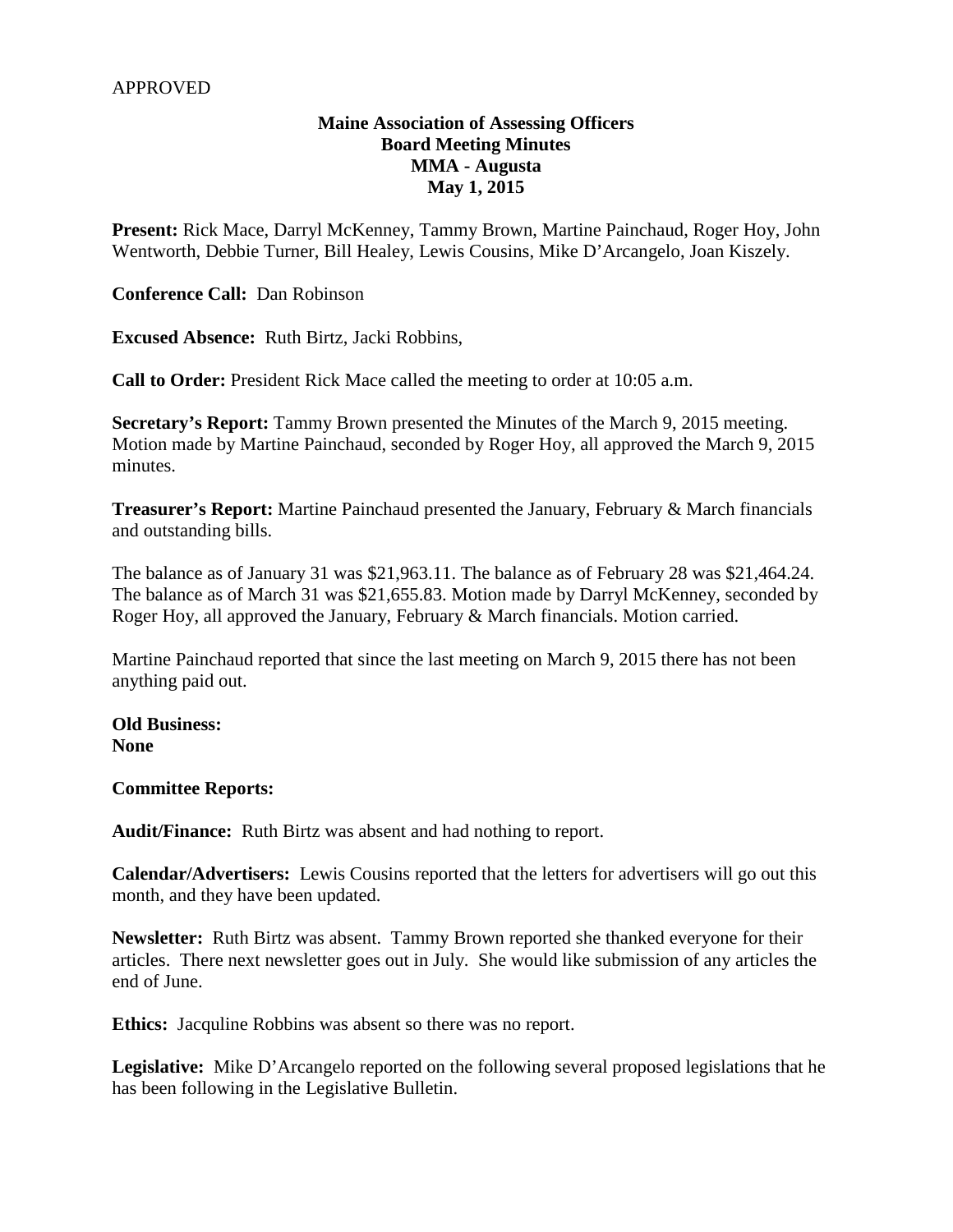# APPROVED

**Membership:** Roger Hoy reported that there are currently 264 paid members and 18 unpaid members. The majority of the unpaid members are retired. MAAO would like to add to the current dues form to have Honorary/Lifetime membership to the form on the next dues cycle for 2016. Motion made by Dan Robinson, seconded by Bill Healey, all approved to have Joe Grube, Anne Gregory, Richard Main, Paul Lesperance, Sue Varney and Mark Caldwell as honorary members.

**Awards & Scholarship:** Tammy Brown reported that she does not have any awards or scholarship applications at this time.

**Technology Report:** Dan Robinson had no report.

**Executive Board:** Rick Mace reported on the following: Attended the Affiliate Luncheon on April 10

**Education:** Bill Healey reported the following:

- $\triangleright$  BAR workshop coming up
- $\triangleright$  Update on Fall Conference Agenda & Speakers

**Conference Committee:** Debbie Turner reported that Tammy Brown emailed her the function sheet to review. Debbie and Tammy Brown will meet after them meeting to choose the menu for the conference. Possible giveaways that were discussed were: Hats: 100 for \$7.67 each Bags: \$7.25 each Tervis Tumblers & Laser Pen

It was decided that rick would order the hats and tammy would order the bags for Fall Conference and laxer pens for the MMA Convention.

**Historian:** Martine Painchaud had no report.

### **New Business:**

Northern Maine Spring Workshop: Lewis Cousins reported the following:

- Submitted a Summary Sheet to the board and reviewed it with the board.
- $\geq 17$  paid, 1 no show

CMAAO By-Laws Update: Tammy Brown reported that if this branch dissolves that all monies will be donated to MAAO.

BAR Workshop – Set for May 12 at 4:00 p.m. at MMA in Augusta with live interactive video conferencing being held at Northern Maine Development Commission in Caribou.

Secretary of State Filing Update –Register Agent: Motion made by Tammy Brown, seconded by Martine Painchaud, all approved to change the register agent name to MMA for their Secretary of State filing.